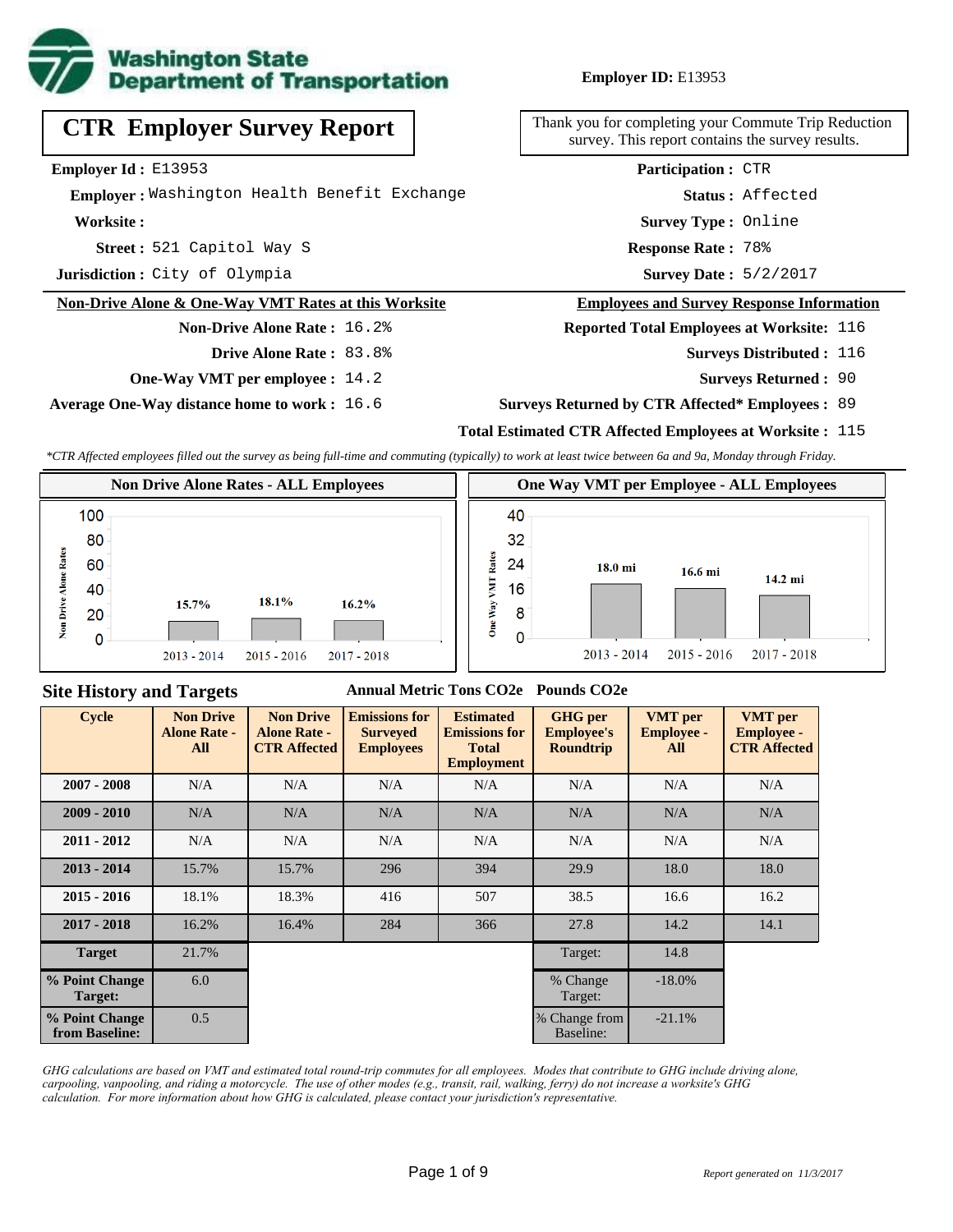

## **Commute Trips By Mode - All Employees**

**Q.4: Last week, what type of transportation did you use each day to commute TO your usual work location? (Mode used for the longest distance.)**



*\* Motorcycle-1 is now included in Drive Alone and Motorcycle-2 is included in Carpool. Information about these trips is still available by request.*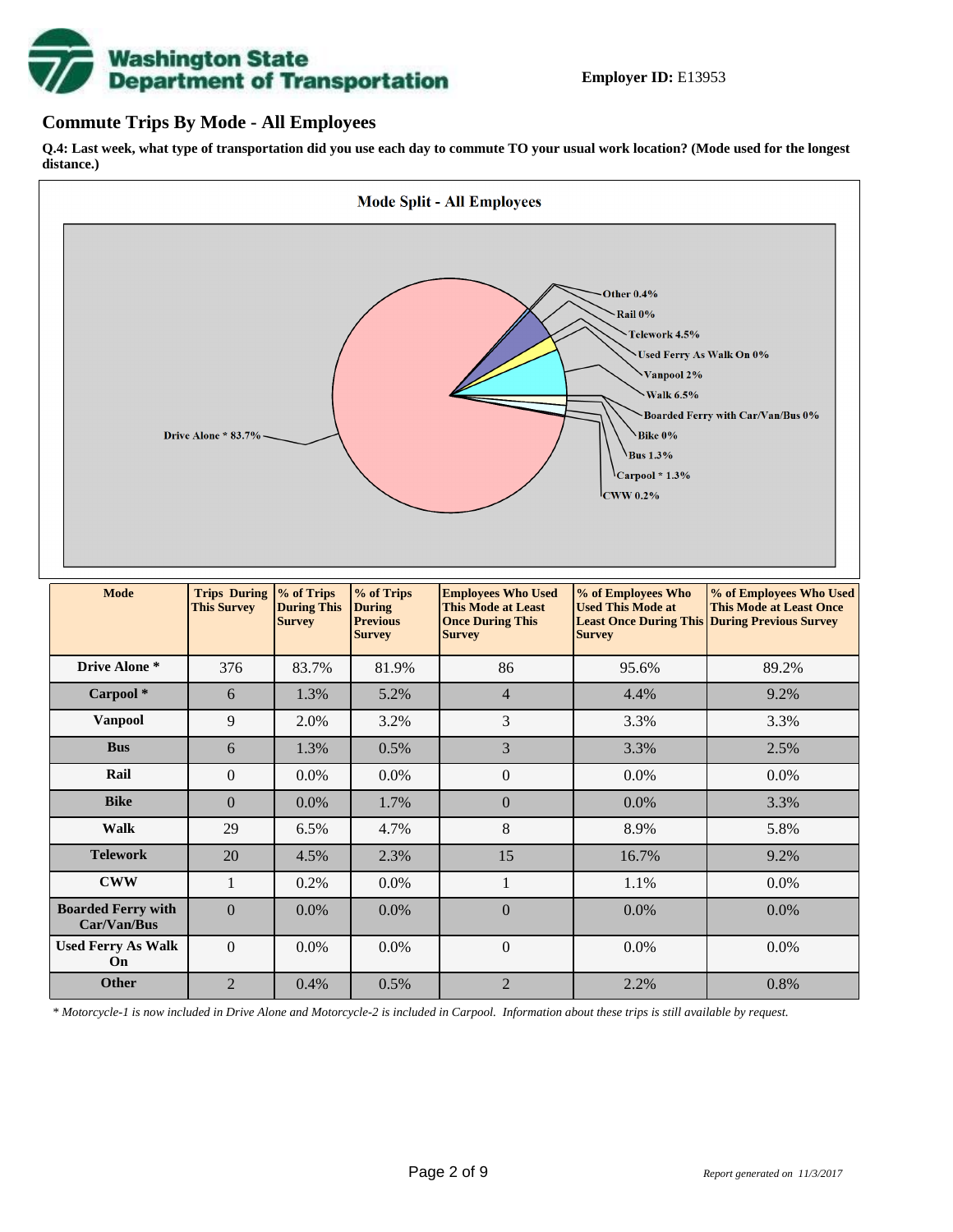

# **Commute Trips By Mode - Affected Employees**

**Q.4: Last week, what type of transportation did you use each day to commute TO your usual work location? (Mode used for the longest distance.)**



*\* Motorcycle-1 is now included in Drive Alone and Motorcycle-2 is included in Carpool. Information about these trips is still available by request.*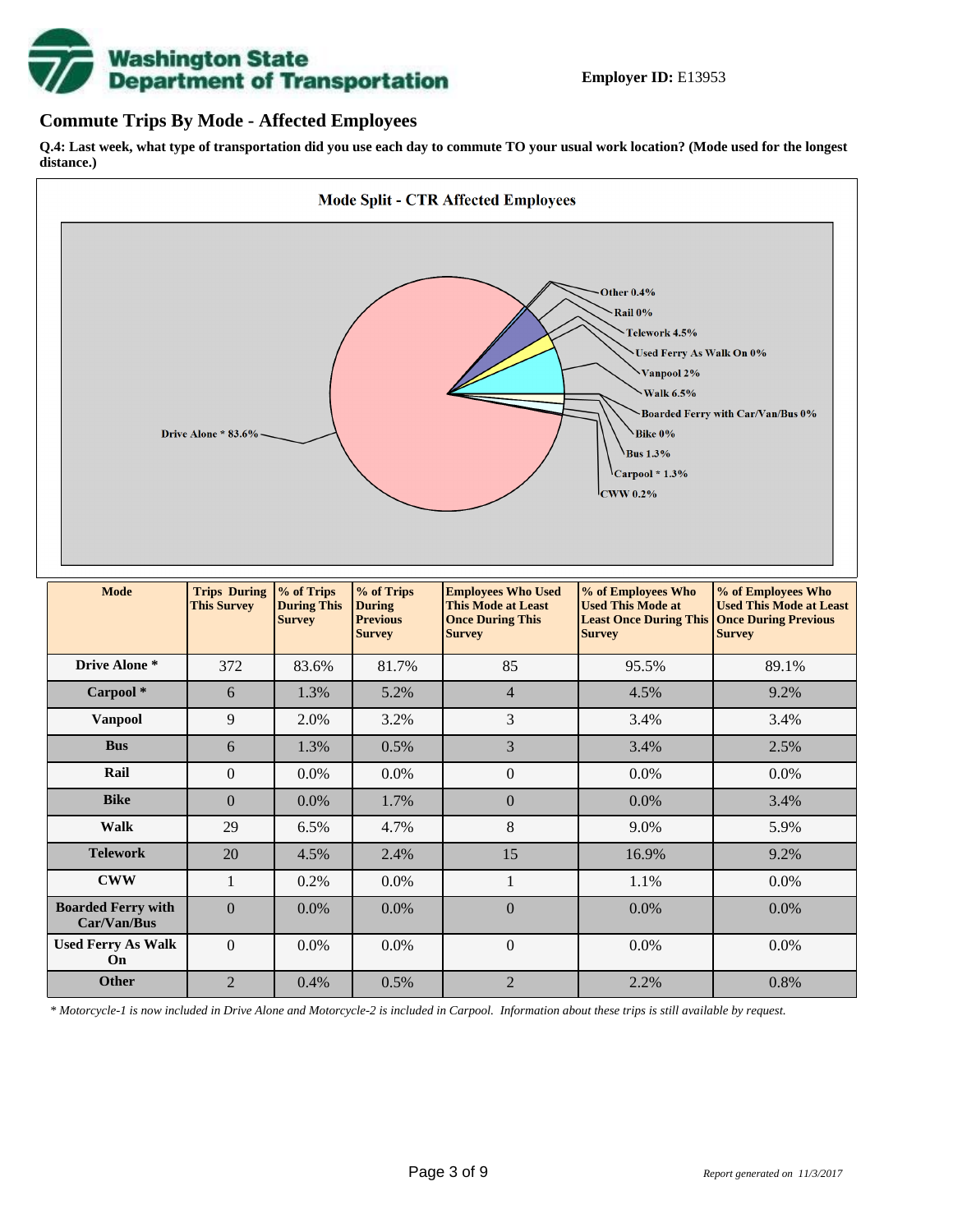

# **Alternative Modes - Number of Employees Who Used a Non-Drive Alone Mode:**

| <b>Non-Drive Alone</b><br><b>Number Of Days</b> | Exactly this $# of$<br><b>Employees</b> | <b>Exactly this % of</b><br><b>Employees</b> | At least # of<br><b>Employees</b> | At least % of<br>employees |
|-------------------------------------------------|-----------------------------------------|----------------------------------------------|-----------------------------------|----------------------------|
| 0 Day                                           | 63                                      | 70%                                          | 90                                | 100%                       |
| 1 Days                                          | 10                                      | 11%                                          | 27                                | 30%                        |
| 2 Days                                          | $\overline{4}$                          | 4%                                           | 17                                | 19%                        |
| 3 Days                                          | 5                                       | 6%                                           | 13                                | 14%                        |
| 4 Days                                          | $\mathfrak{D}$                          | 2%                                           | 8                                 | 9%                         |
| 5 Days                                          | 5                                       | 6%                                           | 6                                 | 7%                         |
| <b>6 or More Days</b>                           |                                         | 1%                                           |                                   | 1%                         |

# **Count by Occupancy of Carpools and Vanpools**

**Q.4 If you used a carpool or vanpool as part of your commute, how many people (age 16 or older) are usually in the vehicle?**

| <b>Ridesharing Occupancy</b> | <b>Mode</b> | <b>Response Count</b> |
|------------------------------|-------------|-----------------------|
| $2*$                         | Carpool     | 5                     |
| 3                            | Carpool     | $\overline{0}$        |
| 4                            | Carpool     | $\boldsymbol{0}$      |
| 5                            | Carpool     | $\mathbf{1}$          |
| >5                           | Carpool     | $\overline{0}$        |
| $<$ 5                        | Vanpool     | $\overline{0}$        |
| 5                            | Vanpool     | 5                     |
| 6                            | Vanpool     | $\overline{4}$        |
| 7                            | Vanpool     | $\boldsymbol{0}$      |
| 8                            | Vanpool     | $\overline{0}$        |
| 9                            | Vanpool     | $\overline{0}$        |
| 10                           | Vanpool     | $\overline{0}$        |
| 11                           | Vanpool     | $\boldsymbol{0}$      |
| 12                           | Vanpool     | $\boldsymbol{0}$      |
| 13                           | Vanpool     | $\boldsymbol{0}$      |
| 14                           | Vanpool     | $\overline{0}$        |
| >14                          | Vanpool     | $\boldsymbol{0}$      |

\* Motorcycle-2 counted with Carpool-2 for this table.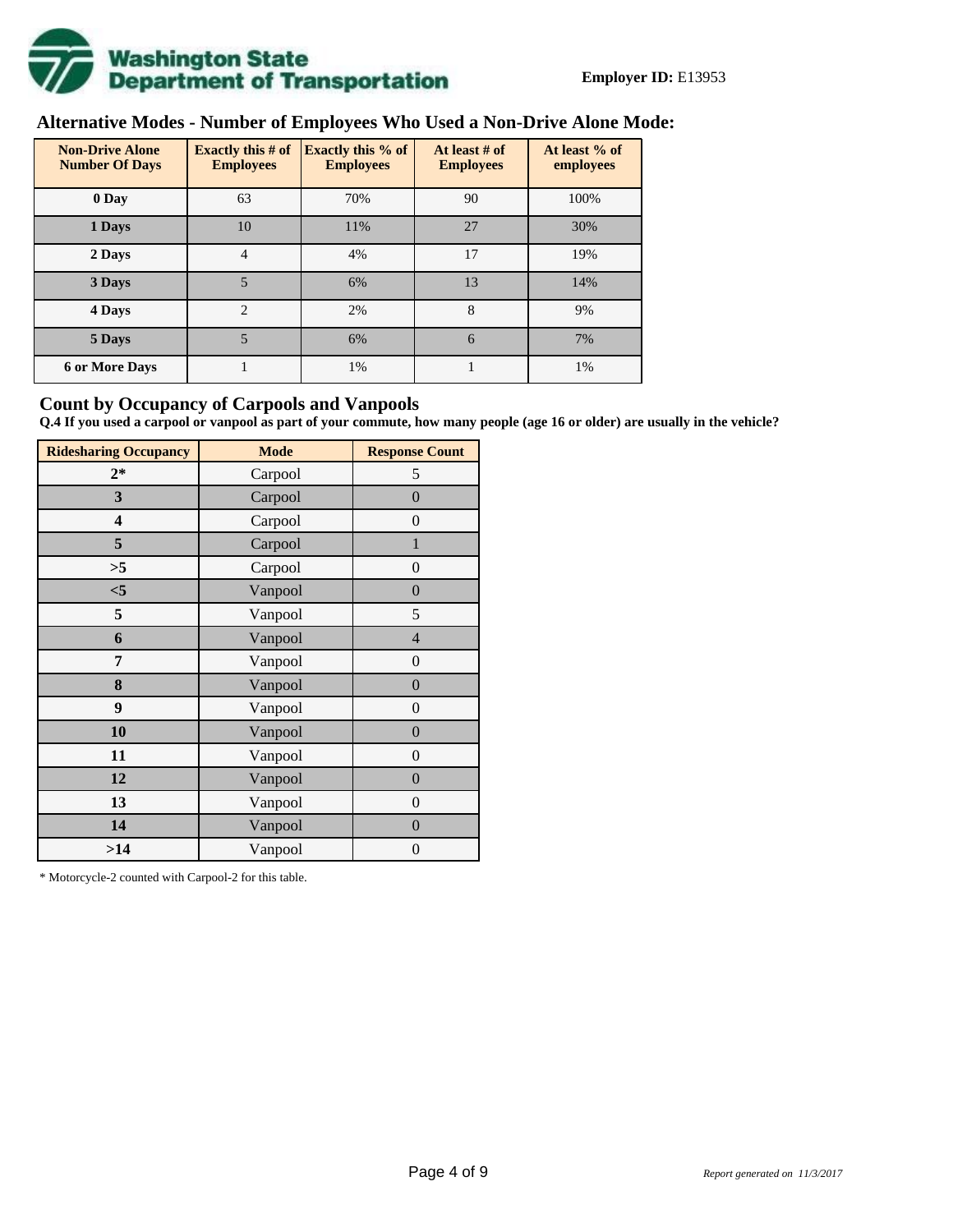

# **Reported Work Schedule - All Employees**

**Q.8 Which of the following best describes your work schedule?**

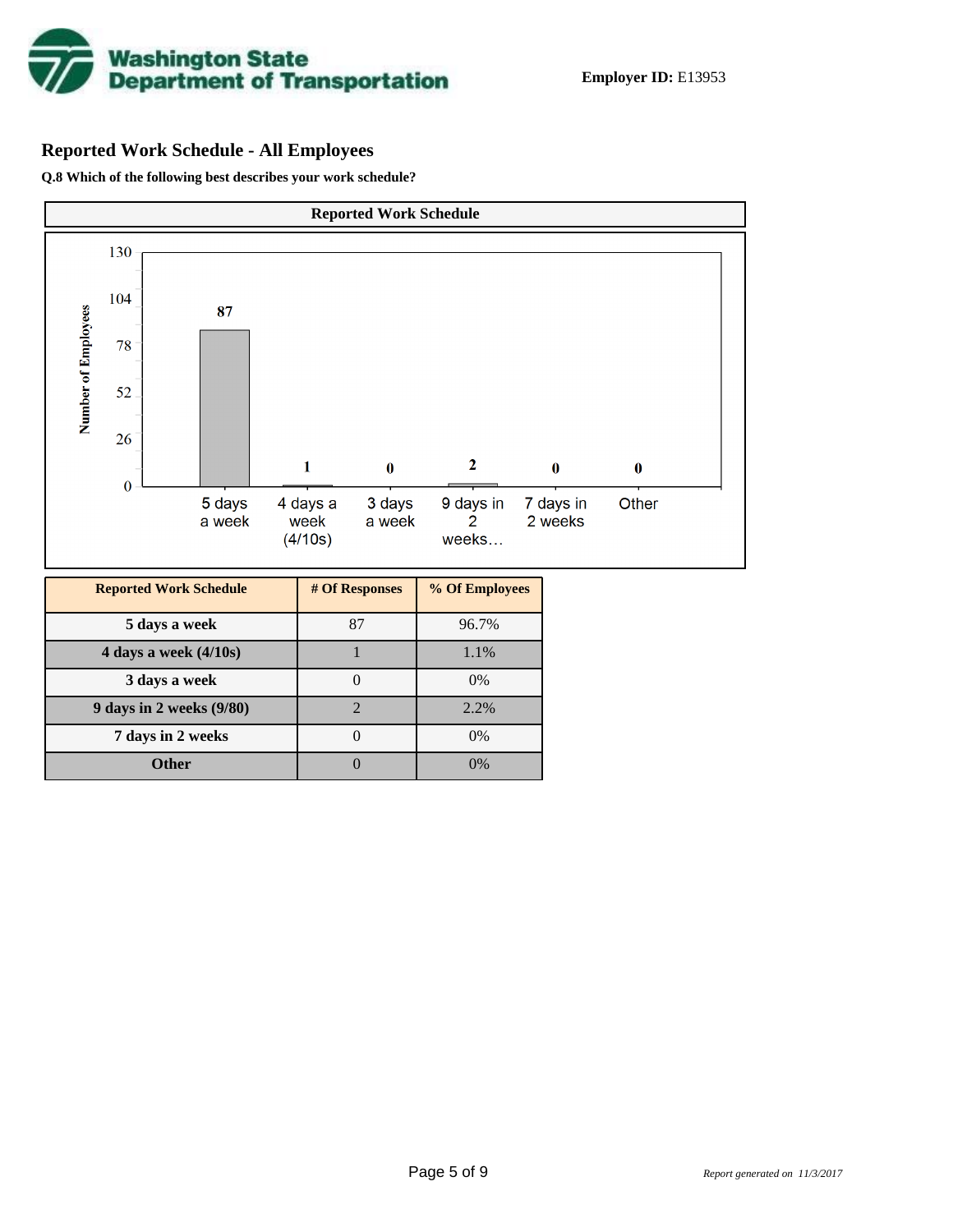

# **Parking and Telework**

**Q.9: On the most recent day that you drove alone to work, did you pay to park? (Mark "yes" if you paid that day, if you prepaid, if you are billed later, or if the cost of parking is deducted from your paycheck.)**



**Q.10: How many days do you typically telework?**

| <b>Telework Frequency</b>           | # of Responses | % of Responses |
|-------------------------------------|----------------|----------------|
| No Answer/Blank                     |                | $0.0\%$        |
| I don't telework                    | 33             | 36.7%          |
| Occasionally, on an as-needed basis | 31             | 34.4%          |
| 1-2 days/month                      | 6              | 6.7%           |
| 1 day/week                          | 19             | 21.1%          |
| 2 days/week                         |                | 1.1%           |
| 3 days/week                         |                | $0.0\%$        |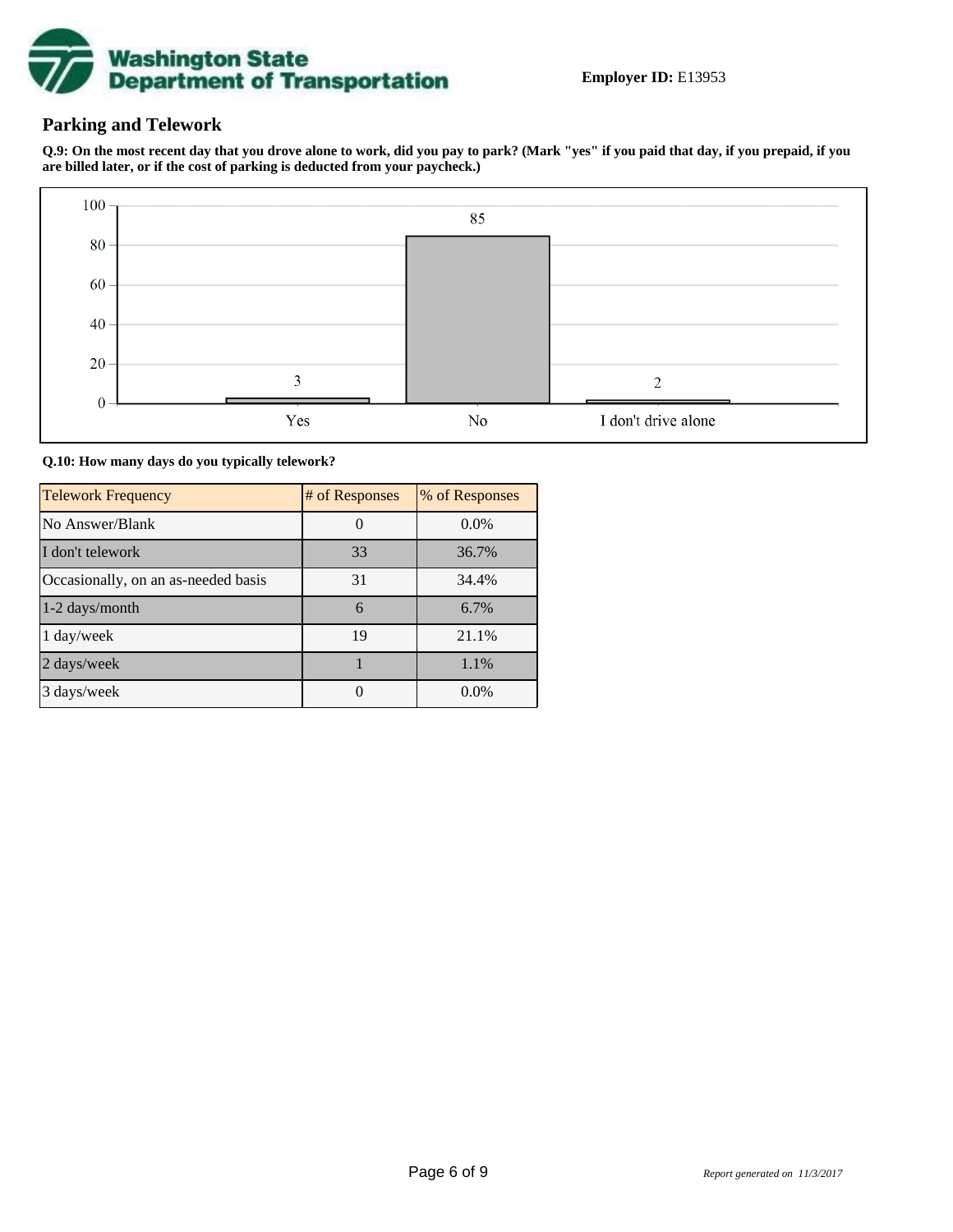

# **Reasons for driving alone to work/not driving alone to work**

**Q11. When you do not drive alone to work, what are the three most important reasons?**

| <b>Question Text</b>                                           | # of Responses | % of Responses |
|----------------------------------------------------------------|----------------|----------------|
| I have the option of teleworking                               | 32             | 18.8%          |
| Personal health or well-being                                  | 27             | 15.9%          |
| Other                                                          | 21             | 12.4%          |
| Environmental and community benefits                           | 17             | 10.0%          |
| To save money                                                  | 16             | 9.4%           |
| Financial incentives for carpooling, bicycling or walking.     | 15             | 8.8%           |
| Free or subsidized bus, train, vanpool pass or fare benefit    | 13             | 7.6%           |
| To save time using the HOV lane                                | 9              | 5.3%           |
| Driving myself is not an option                                | 9              | 5.3%           |
| Cost of parking or lack of parking                             | 5              | 2.9%           |
| I receive a financial incentive for giving up my parking space | 3              | 1.8%           |
| Emergency ride home is provided                                | $\overline{2}$ | 1.2%           |
| Preferred/reserved carpool/vanpool parking is provided         |                | 0.6%           |

#### **Q12. When you drive alone to work, what are the three most important reasons?**

| <b>Question Text</b>                                      | # of Responses | % of Responses |
|-----------------------------------------------------------|----------------|----------------|
| I like the convenience of having my car                   | 69             | 29.7%          |
| Riding the bus or train is inconvenient or takes too long | 48             | 20.7%          |
| Family care or similar obligations                        | 40             | 17.2%          |
| My commute distance is too short                          | 32             | 13.8%          |
| Other                                                     | 20             | 8.6%           |
| Bicycling or walking isn't safe                           | 11             | 4.7%           |
| My job requires me to use my car for work                 | 7              | 3.0%           |
| I need more information on alternative modes              | 5              | 2.2%           |
| There isn't any secure or covered bicycle parking         | $\theta$       | $0.0\%$        |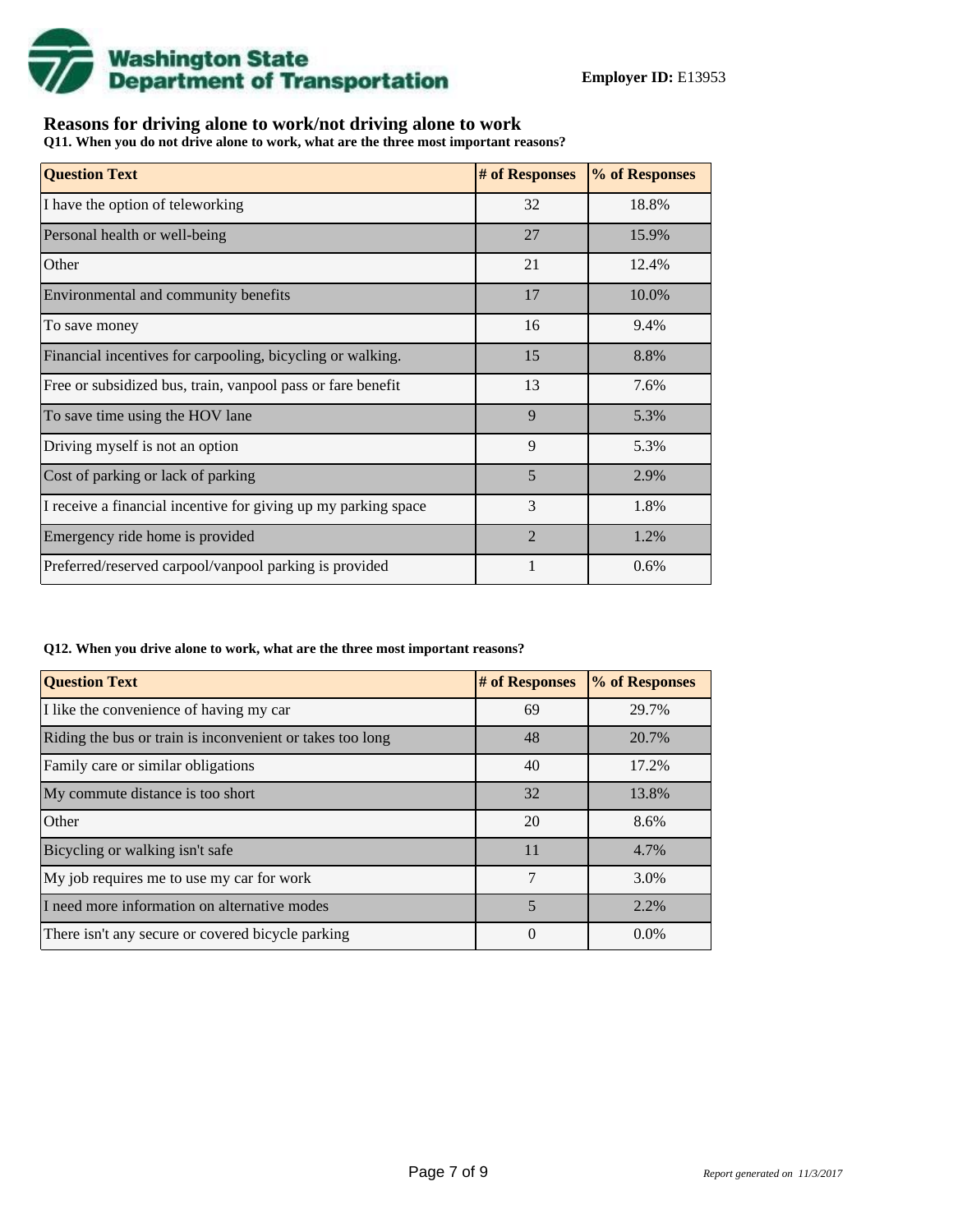

# **Commute Mode By ZipCode for All Employees**

**Q6. What is your home zip code?**

|               |                        |                     | <b>Weekly Count of Trips By Mode</b> |                  |                  |                  |                  |                  |                  |                  |                  |                  |                     |                  |                  |
|---------------|------------------------|---------------------|--------------------------------------|------------------|------------------|------------------|------------------|------------------|------------------|------------------|------------------|------------------|---------------------|------------------|------------------|
| Home Zip code | <b>Total Employees</b> | Employee Percentage | <b>Drive Alone</b>                   | Carpool          | <b>Vanpool</b>   | Motorcycle       | <b>Bus</b>       | Train            | <b>Bike</b>      | <b>Walk</b>      | Telework         | <b>CWW</b>       | Ferry (Car/Van/Bus) | Ferry (walk-on)  | <b>Other</b>     |
| 98501         | 18                     | 20.00%              | 61                                   | $\mathbf{1}$     | $\boldsymbol{0}$ | $\overline{2}$   | $\boldsymbol{0}$ | $\boldsymbol{0}$ | $\boldsymbol{0}$ | 27               | $\boldsymbol{0}$ | $\boldsymbol{0}$ | $\mathbf{0}$        | $\boldsymbol{0}$ | $\boldsymbol{0}$ |
| 98512         | 13                     | 14.44%              | 63                                   | $\boldsymbol{0}$ | $\boldsymbol{0}$ | $\overline{2}$   | $\boldsymbol{0}$ | $\boldsymbol{0}$ | $\overline{0}$   | $\boldsymbol{0}$ | $\boldsymbol{0}$ | $\boldsymbol{0}$ | $\boldsymbol{0}$    | $\boldsymbol{0}$ | $\boldsymbol{0}$ |
| 98502         | 10                     | 11.11%              | 47                                   | $\boldsymbol{0}$ | $\boldsymbol{0}$ | $\boldsymbol{0}$ | $\boldsymbol{0}$ | $\boldsymbol{0}$ | $\boldsymbol{0}$ | $\boldsymbol{0}$ | 3                | $\boldsymbol{0}$ | $\boldsymbol{0}$    | $\boldsymbol{0}$ | $\boldsymbol{0}$ |
| 98513         | 10                     | 11.11%              | 49                                   | $\boldsymbol{0}$ | $\boldsymbol{0}$ | $\boldsymbol{0}$ | $\boldsymbol{0}$ | $\boldsymbol{0}$ | $\overline{0}$   | $\boldsymbol{0}$ | $\boldsymbol{0}$ | $\boldsymbol{0}$ | $\boldsymbol{0}$    | $\boldsymbol{0}$ | $\boldsymbol{0}$ |
| 98506         | $\overline{4}$         | 4.44%               | 12                                   | $\boldsymbol{0}$ | $\boldsymbol{0}$ | $\boldsymbol{0}$ | 3                | $\boldsymbol{0}$ | $\boldsymbol{0}$ | $\overline{2}$   | $\overline{2}$   | $\boldsymbol{0}$ | $\boldsymbol{0}$    | $\boldsymbol{0}$ | $\boldsymbol{0}$ |
| 98503         | $\overline{3}$         | 3.33%               | 10                                   | 3                | $\boldsymbol{0}$ | $\mathbf{1}$     | $\mathbf{1}$     | $\boldsymbol{0}$ | $\overline{0}$   | $\boldsymbol{0}$ | $\boldsymbol{0}$ | $\boldsymbol{0}$ | $\boldsymbol{0}$    | $\boldsymbol{0}$ | $\boldsymbol{0}$ |
| 98374         | $\overline{2}$         | 2.22%               | 10                                   | $\boldsymbol{0}$ | $\boldsymbol{0}$ | $\boldsymbol{0}$ | $\boldsymbol{0}$ | $\boldsymbol{0}$ | $\boldsymbol{0}$ | $\boldsymbol{0}$ | $\boldsymbol{0}$ | $\boldsymbol{0}$ | $\boldsymbol{0}$    | $\boldsymbol{0}$ | $\boldsymbol{0}$ |
| 98516         | $\overline{2}$         | 2.22%               | $8\,$                                | $\boldsymbol{0}$ | $\boldsymbol{0}$ | $\mathbf{1}$     | $\boldsymbol{0}$ | $\boldsymbol{0}$ | $\boldsymbol{0}$ | $\boldsymbol{0}$ | $\mathbf{1}$     | $\boldsymbol{0}$ | $\boldsymbol{0}$    | $\boldsymbol{0}$ | $\,1$            |
| 98580         | $\overline{2}$         | 2.22%               | $\overline{9}$                       | $\boldsymbol{0}$ | $\boldsymbol{0}$ | $\mathbf{1}$     | $\boldsymbol{0}$ | $\boldsymbol{0}$ | $\boldsymbol{0}$ | $\boldsymbol{0}$ | $\boldsymbol{0}$ | $\boldsymbol{0}$ | $\boldsymbol{0}$    | $\boldsymbol{0}$ | $\boldsymbol{0}$ |
| 98003         | $\,1\,$                | 1.11%               | 5                                    | $\boldsymbol{0}$ | $\boldsymbol{0}$ | $\boldsymbol{0}$ | $\boldsymbol{0}$ | $\boldsymbol{0}$ | $\overline{0}$   | $\boldsymbol{0}$ | $\boldsymbol{0}$ | $\boldsymbol{0}$ | $\boldsymbol{0}$    | $\boldsymbol{0}$ | $\boldsymbol{0}$ |
| 98006         | $\mathbf 1$            | 1.11%               | $\overline{4}$                       | $\boldsymbol{0}$ | $\boldsymbol{0}$ | $\boldsymbol{0}$ | $\boldsymbol{0}$ | $\boldsymbol{0}$ | $\boldsymbol{0}$ | $\boldsymbol{0}$ | 3                | $\boldsymbol{0}$ | $\boldsymbol{0}$    | $\boldsymbol{0}$ | $\boldsymbol{0}$ |
| 98038         | $\mathbf 1$            | 1.11%               | $\overline{4}$                       | $\boldsymbol{0}$ | $\boldsymbol{0}$ | $\boldsymbol{0}$ | $\boldsymbol{0}$ | $\boldsymbol{0}$ | $\boldsymbol{0}$ | $\boldsymbol{0}$ | $\mathbf{1}$     | $\boldsymbol{0}$ | $\boldsymbol{0}$    | $\boldsymbol{0}$ | $\boldsymbol{0}$ |
| 98072         | $\mathbf 1$            | 1.11%               | $\boldsymbol{0}$                     | $\boldsymbol{0}$ | $\overline{4}$   | $\boldsymbol{0}$ | $\boldsymbol{0}$ | $\boldsymbol{0}$ | $\boldsymbol{0}$ | $\boldsymbol{0}$ | $\boldsymbol{0}$ | $\boldsymbol{0}$ | $\boldsymbol{0}$    | $\boldsymbol{0}$ | $\boldsymbol{0}$ |
| 98092         | $\mathbf 1$            | 1.11%               | $\overline{4}$                       | $\boldsymbol{0}$ | $\boldsymbol{0}$ | $\boldsymbol{0}$ | $\boldsymbol{0}$ | $\boldsymbol{0}$ | $\overline{0}$   | $\boldsymbol{0}$ | $\mathbf{1}$     | $\boldsymbol{0}$ | $\boldsymbol{0}$    | $\boldsymbol{0}$ | $\boldsymbol{0}$ |
| 98117         | $\mathbf{1}$           | 1.11%               | 5                                    | $\boldsymbol{0}$ | $\boldsymbol{0}$ | $\boldsymbol{0}$ | $\boldsymbol{0}$ | $\boldsymbol{0}$ | $\boldsymbol{0}$ | $\boldsymbol{0}$ | $\boldsymbol{0}$ | $\boldsymbol{0}$ | $\boldsymbol{0}$    | $\boldsymbol{0}$ | $\boldsymbol{0}$ |
| 98146         | $\,1$                  | 1.11%               | 5                                    | $\boldsymbol{0}$ | $\boldsymbol{0}$ | $\boldsymbol{0}$ | $\boldsymbol{0}$ | $\boldsymbol{0}$ | $\mathbf{0}$     | $\boldsymbol{0}$ | $\boldsymbol{0}$ | $\boldsymbol{0}$ | $\boldsymbol{0}$    | $\boldsymbol{0}$ | $\boldsymbol{0}$ |
| 98166         | $\mathbf{1}$           | $1.11\%$            | $\boldsymbol{0}$                     | $\boldsymbol{0}$ | $\overline{4}$   | $\boldsymbol{0}$ | $\boldsymbol{0}$ | $\boldsymbol{0}$ | $\boldsymbol{0}$ | $\boldsymbol{0}$ | $\mathbf{1}$     | $\boldsymbol{0}$ | $\boldsymbol{0}$    | $\boldsymbol{0}$ | $\boldsymbol{0}$ |
| 98327         | $\mathbf{1}$           | 1.11%               | 5                                    | $\overline{0}$   | $\boldsymbol{0}$ | $\boldsymbol{0}$ | $\overline{0}$   | $\boldsymbol{0}$ | $\overline{0}$   | $\boldsymbol{0}$ | $\overline{0}$   | $\boldsymbol{0}$ | $\boldsymbol{0}$    | $\boldsymbol{0}$ | $\overline{0}$   |
| 98371         | $\,1\,$                | 1.11%               | 5                                    | $\boldsymbol{0}$ | $\boldsymbol{0}$ | $\boldsymbol{0}$ | $\boldsymbol{0}$ | $\boldsymbol{0}$ | $\overline{0}$   | $\boldsymbol{0}$ | $\boldsymbol{0}$ | $\boldsymbol{0}$ | $\boldsymbol{0}$    | $\boldsymbol{0}$ | $\boldsymbol{0}$ |
| 98373         | $\mathbf{1}$           | 1.11%               | $\overline{2}$                       | $\boldsymbol{0}$ | $\boldsymbol{0}$ | $\boldsymbol{0}$ | $\overline{2}$   | $\boldsymbol{0}$ | $\boldsymbol{0}$ | $\boldsymbol{0}$ | $\mathbf{1}$     | $\boldsymbol{0}$ | $\boldsymbol{0}$    | $\boldsymbol{0}$ | $\boldsymbol{0}$ |
| 98375         | $\mathbf{1}$           | 1.11%               | 5                                    | $\boldsymbol{0}$ | $\boldsymbol{0}$ | $\boldsymbol{0}$ | $\overline{0}$   | $\boldsymbol{0}$ | $\overline{0}$   | $\boldsymbol{0}$ | $\boldsymbol{0}$ | $\boldsymbol{0}$ | $\boldsymbol{0}$    | $\boldsymbol{0}$ | $\boldsymbol{0}$ |
| 98387         | $\mathbf{1}$           | 1.11%               | 5                                    | $\boldsymbol{0}$ | $\boldsymbol{0}$ | $\boldsymbol{0}$ | $\boldsymbol{0}$ | $\boldsymbol{0}$ | $\boldsymbol{0}$ | $\boldsymbol{0}$ | $\boldsymbol{0}$ | $\boldsymbol{0}$ | $\boldsymbol{0}$    | $\boldsymbol{0}$ | $\boldsymbol{0}$ |
| 98388         | $\mathbf{1}$           | 1.11%               | 5                                    | $\boldsymbol{0}$ | $\boldsymbol{0}$ | $\overline{0}$   | $\overline{0}$   | $\mathbf{0}$     | $\overline{0}$   | $\boldsymbol{0}$ | $\boldsymbol{0}$ | $\boldsymbol{0}$ | $\boldsymbol{0}$    | $\boldsymbol{0}$ | $\boldsymbol{0}$ |
| 98391         | $\mathbf{1}$           | 1.11%               | $\overline{3}$                       | $\boldsymbol{0}$ | $\boldsymbol{0}$ | $\boldsymbol{0}$ | $\boldsymbol{0}$ | $\boldsymbol{0}$ | $\boldsymbol{0}$ | $\boldsymbol{0}$ | $\overline{2}$   | $\boldsymbol{0}$ | $\boldsymbol{0}$    | $\boldsymbol{0}$ | $\boldsymbol{0}$ |
| 98407         | $\mathbf{1}$           | 1.11%               | $\overline{4}$                       | $\boldsymbol{0}$ | $\boldsymbol{0}$ | $\boldsymbol{0}$ | $\boldsymbol{0}$ | $\boldsymbol{0}$ | $\overline{0}$   | $\boldsymbol{0}$ | $\mathbf{1}$     | $\boldsymbol{0}$ | $\boldsymbol{0}$    | $\boldsymbol{0}$ | $\boldsymbol{0}$ |
| 98408         | $1\,$                  | 1.11%               | 5                                    | $\boldsymbol{0}$ | $\boldsymbol{0}$ | $\boldsymbol{0}$ | $\boldsymbol{0}$ | $\boldsymbol{0}$ | $\boldsymbol{0}$ | $\boldsymbol{0}$ | $\boldsymbol{0}$ | $\boldsymbol{0}$ | $\boldsymbol{0}$    | $\boldsymbol{0}$ | $\boldsymbol{0}$ |